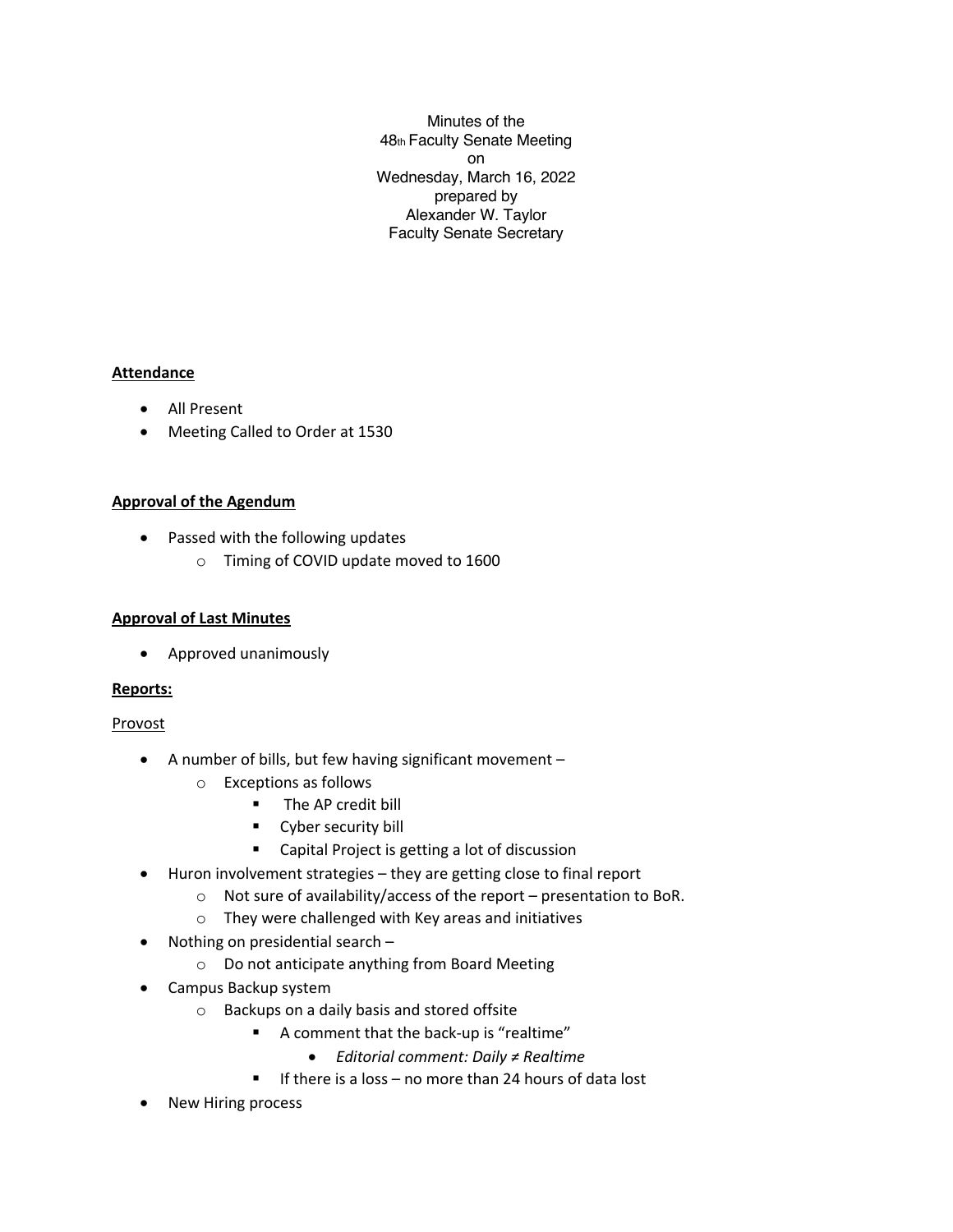- $\circ$  Two people recommended to  $\frac{m}{s}$  be with each candidate at all times
- $\circ$  Guidance initially came from A&S Intention is to protect Faculty and Staff from allegations
- Workshops in Teaching and Learning Center
	- o Does not handle Student events it is focused specifically on Faculty
- Talked to Darla Runyon about Faculty workshops
	- o Most currently technology-focused
	- o Request for other types training (i.e., non-technology such as pedagogy)
	- o Some planning starting in reference to that. Planning meeting Mar. 30. (as per Foose)
- Program Cancellation
	- o There is process for annual review and a 5-year program review
	- o Best thing we can do is take this process seriously
	- o The process is very clear for deleting programs that would eliminate personnel.
	- o Question about State-flagged "Low Enrollment" programs tied to graduation date
		- In a typical year, 7-10 per year are flagged, 2-3 come with questions, so a justification is required.
		- Over the last four years we have either we answered their questions, or we have already in the process of deleting the program independently.
- Question about the new Transgender Law.
	- o It is currently stuck at the second of 5 stages.
- Bill tying allocations to enrollment and/or graduate earnings
	- o It is not moving very quickly
	- o Performance funding (We are doing well in this metric)
- Apparently, we have a Lobbyist "Paul the Lobbyist"
- Results of Climate/Engagement Survey when will the info be disseminated?

# President

- Wellbeing Steering Committee Presentation (posted in invitation)
- Summit will 2 sessions on 4/18/22: 2:00-4:00 and 3:00-5:00 PM
- Deadline reminders:
	- $\circ$  3/16/22 Committee Surveys (email 2/10/22) –
	- $\circ$  3/16/22 Faculty Senate Meritorious Award (invitation 2/16/22)
		- (one received, but up to three awardees)
	- $\circ$  3/18/22 Teaching and Learning Grants (email 1/24/22)
	- $\circ$  4/6/22 Nominations for Faculty Senate Officers:
		- President 1
		- Secretary 1
		- **•** Parliamentarian  $-0$
- Call from Provost for 4-5 Senators to discuss Academic Day over summer
	- o Check with Dr. Adam about participating
- Call for Senate to participate in Bearcat Bash
	- o Contributing money/effort
- Retirement Reception (4/29/22 at 3:00 in Ballroom; 5 retirees)
	- o Fred Lamar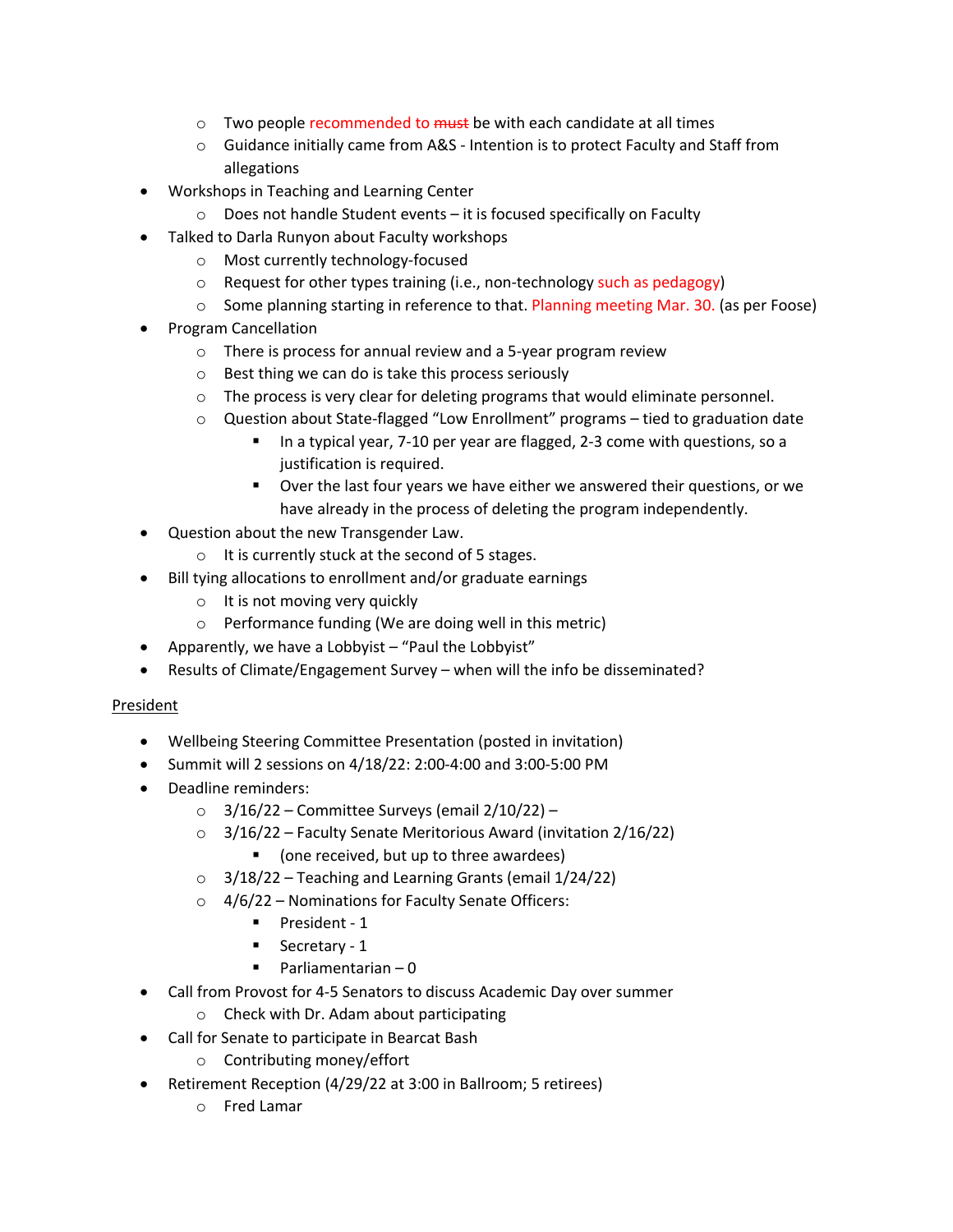- o Jackie Lamar
- o Theo Ross
- o Vicki Seeger (unable to attend)
- o Stephen Town
- BOR Working Session Thu. 3/17/22 (10:00):
	- o People Experience/Engagement Survey (University level)
	- o Northwest Wellbeing (Peter Adam and Rhonda Beemer, FS representative)
	- o Inclusive Excellence (Mike Miller, FS representative)
	- o Northwest Energy P3 Initiative
- BOR General Meeting Thu. 3/17/22 (1:00):
	- o Student tuition rates
	- o 22/23 Schedule
	- o Martindale Hall renovation
- BOR Meetings in Summer:
	- o Wed. 5/4/22 (1:00 General)
		- Discussion of President, potentially
	- o Thu. 6/16/22 (9:00 Work Session), 1:00 (General)
		- Discussion of Pay/COLA
- Faculty Senate Meetings:
	- o 4/6/22: Faculty Senate Elections
		- By-Law Changes (discussions)
		- CRT Resolution (discussion)
	- $O \frac{4}{20/22}$ :
		- By-Law Changes (vote)
		- CRT Resolution (vote)

# Committee Reports

- Petitions
	- o Meeting this Friday
- Appeals
	- o Want to update by-laws
	- o Have not met since last Meeting
- Curriculum and Degree Requirements
	- o Setting Precedence for proposals and processes
	- o Questions about deadlines between print and online catalogs
- Designated Curriculum Matters
	- o No updates
- **Assessment** 
	- o Met yesterday to work on learning outcomes met about data and policies
	- o They have data, now. 70K points on learning outcomes
	- $\circ$  Some pushback from Associate Provost as to who sets outcomes (Top down rather than bottom up)
- Faculty Welfare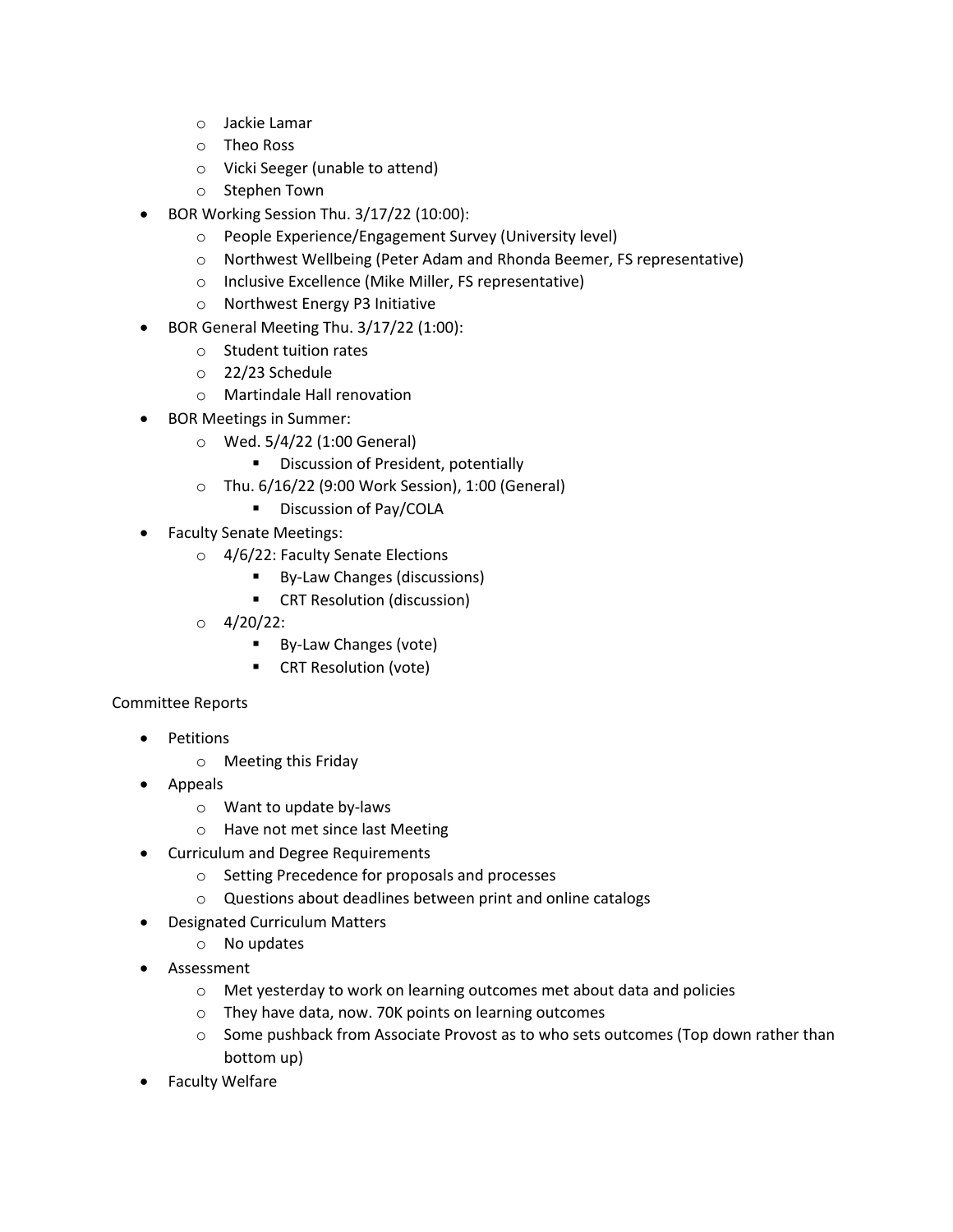- $\circ$  1. Yearly Faculty Evaluation Document Revision This green team that is revising the evaluation document hasn't met yet this semester. So, no new info since we last talked.
- $\circ$  2. Faculty Grievance Policy It looks like this is going to happen. I believe the university is going to create one, similar to other universities. And we'll be very involved in creating it, either the Welfare committee, the senate, or a green team. The provost and the HR director both agree to the need. Conversation on exactly how it's going to look will commence after spring break. Maybe something will happen this semester, but if not, then the fall.
- $\circ$  3. Evaluation of Administrators We're waiting to move on this until the after action review of the faculty satisfaction survey. Maybe it will start this spring, likely the fall, though. The larger question is that our current survey isn't capturing what we want to capture. And the process isn't using that information as well as it could. It sound like there's a big job ahead for senate. I suggest we start over. But that's a question for next semester, it looks like.
- o 4.Faculty Promotion/ Tenure Event Richard Black lead that, and it looks like something will be happening in the fall.
- $\circ$  5. Faculty tickets to sporting events Rhonda Beemer has taken this to the athletic committee, which is pursuing more faculty recognition at sporting events. It's very general right now. More needs to be done on this.
- Budget and Finance
	- o Met with Haddock regarding Salary Matric Update talked about the process (2023 Matrix)
	- o We are currently using the 2019 Matrix (University has not adopted the updated matrices)
	- o CUPA Data
	- o Salary for New-hire Asst professors at 100% of average
	- o Associate at 92%
		- § Full Professor promotions at 95% of the average
		- § What is the total dollar amount required to bring salaries up to the 2023 matrix?
		- What about the COLA increase?
			- Better for an across the board COLA or bringing us up to the Matrix?
- Teaching and Learning
	- $\circ$  Request for more pedagogical sessions for faculty and general study strategies for students
	- $\circ$  Will be working with CITE to plan next year's training sessions. March 30<sup>th</sup> at 1430 is the next meeting
	- $\circ$  Another Meeting in April addressing issues. Working on items to carry forward (such as issues with copying canvas, etc)
	- $\circ$  Send any training requests to Alice Foose (afoose@nwmissouri.edu) and contact if you are interested in being part of this planning process
- Legislative
	- o See Provost's report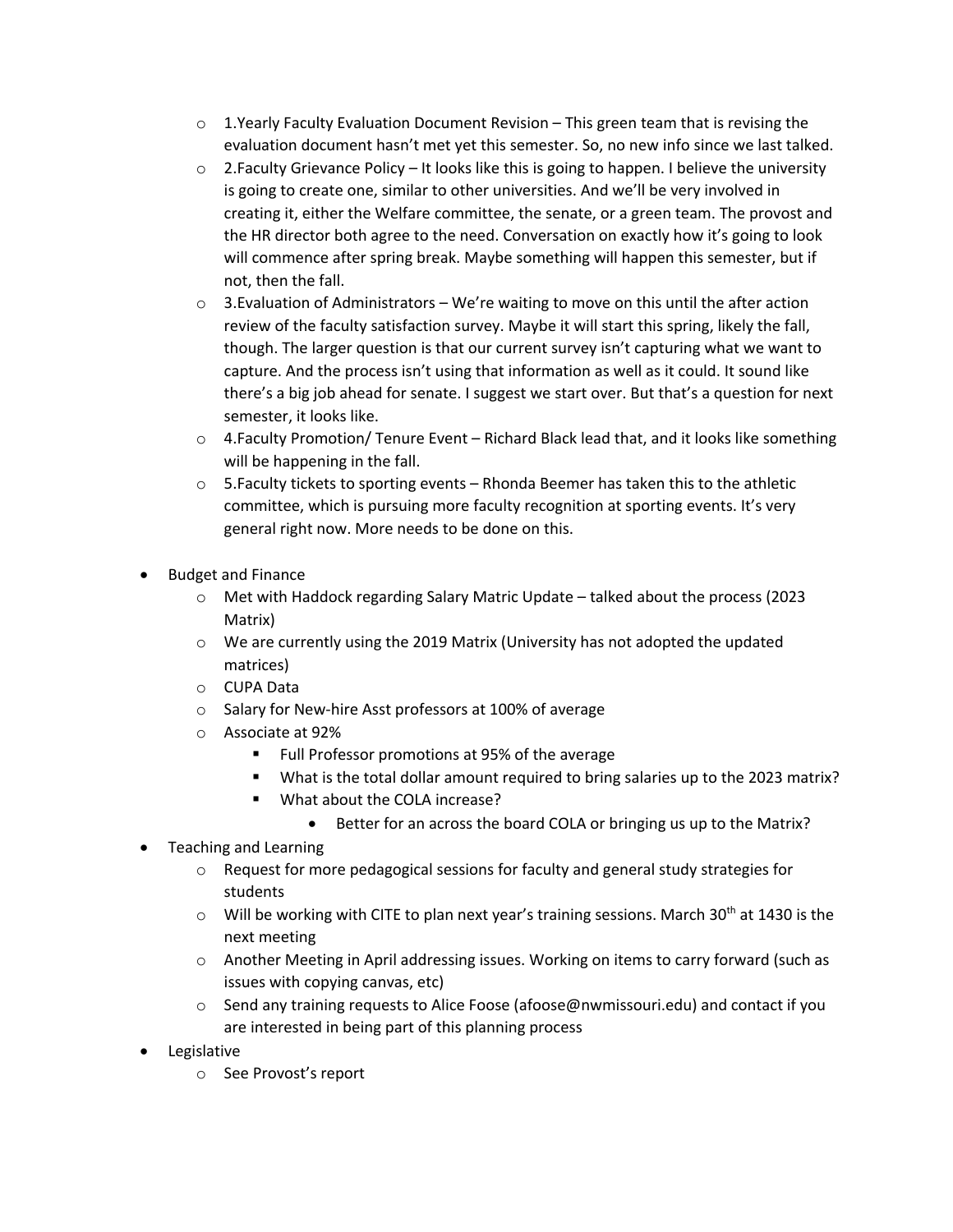- COTE, Grad Council, Research, IRB, Animal Welfare, University Seminar
	- o Nothing to Report

### **Old Business**

| ID             | Initiator                     | Proposal  | Type                 | Name                                                                                                                       | <b>Notes</b> |
|----------------|-------------------------------|-----------|----------------------|----------------------------------------------------------------------------------------------------------------------------|--------------|
|                | Miranda Myles Jackson         | 113-21-01 | <b>Change Course</b> | <b>ART 13191 2D Design</b>                                                                                                 |              |
| $\overline{c}$ | Miranda Myles Jackson         | 113-21-02 | Change Course        | ART 13294 Typography                                                                                                       |              |
| 3              | Miranda Myles Jackson         | 113-21-03 | <b>Change Course</b> | ART 13292 Introduction to Digital Art Studio                                                                               |              |
| 4              | Miranda Myles Jackson         | 113-21-04 | Change Course        | ART 13394 Advanced Digital Art Studio                                                                                      |              |
| 5              | Miranda Myles Jackson         | 113-21-05 | Change Course        | <b>ART 13497 Motion Graphics</b>                                                                                           |              |
| 6              | Miranda Myles Jackson         | 113-21-06 | Change Course        | <b>ART 13498 Illustration</b>                                                                                              |              |
| $\overline{7}$ | Miranda Myles Jackson         | 113-21-07 | Change Course        | ART 13396 Brand Identity Design                                                                                            |              |
| 8              | Miranda Myles Jackson         | 113-21-08 | Change Course        | ART 13401 Graphic Design Senior Capstone                                                                                   |              |
| 9              | Miranda Myles Jackson         | 113-21-12 | New Course           | <b>ART 390 Sequential Art</b>                                                                                              |              |
| 10             | Miranda Myles Jackson         | 113-21-13 | New Course           | <b>ART 388 Interface Design</b>                                                                                            |              |
| 11             | Rod Barr/Jackie Lacy          | 121-03-01 | Change<br>Program    | Teaching: Secondary Agricultural Education M.S.Ed.                                                                         |              |
| 12             | David Richardson              | 121-25-01 | Change<br>Program    | Physics Comprehensive Major, 66-67 hours: B.S.-<br><b>No Minor Required</b>                                                |              |
| 13             | Kamala Tabor                  | 121-46-04 | Change Course        | CRIM 46301 Research Methods in Criminology and<br><b>Criminal Justice</b>                                                  |              |
| 14             | Shantel Farnan and Jill Baker | 121-62-12 | Change Course        | <b>EDCI 62396 Special Education: Implementing</b><br>Techniques and Strategies of Evaluation, Instruction,<br>and Behavior |              |
| 15             | Shantel Farnan and Jill Baker | 121-62-13 | Change Course        | <b>EDCI 62408 Transition and Career Readiness,</b><br>Families, and Partnerships: Theory and Techniques                    |              |
| 16             | Alexander W. Taylor           | 222-03-02 | <b>Change Course</b> | AGRI 03543 Soil Chemistry: Environmental Quality<br>and Plant Nutrition                                                    |              |

#### Items 1-10

- Any to be set aside? No
	- o Vote (Yeah:Nay:Abstain) 20:0:0

### Items 11-16

- Motion to set aside #16 due to formatting errors
	- o Motion to Set aside passed
- Items 11-15 Vote (Yeah:Nay:Abstain): 20:0:0

#### **New Business**

- Covid Update
	- $\circ$  4 new cases in county (1 is NW related)
	- o 10-day rate of 12
	- o 1 death
	- o Wilmes cases 60/200K well below the "threshold"
	- o We have been in single digits late Feb to March
	- o Comment about Nodaway is currently at Medium there is a lag in CDC reporting
	- o Question from Wilmes to Senate. What other diseases are we seeing? We are seeing other diseases, including Influenza A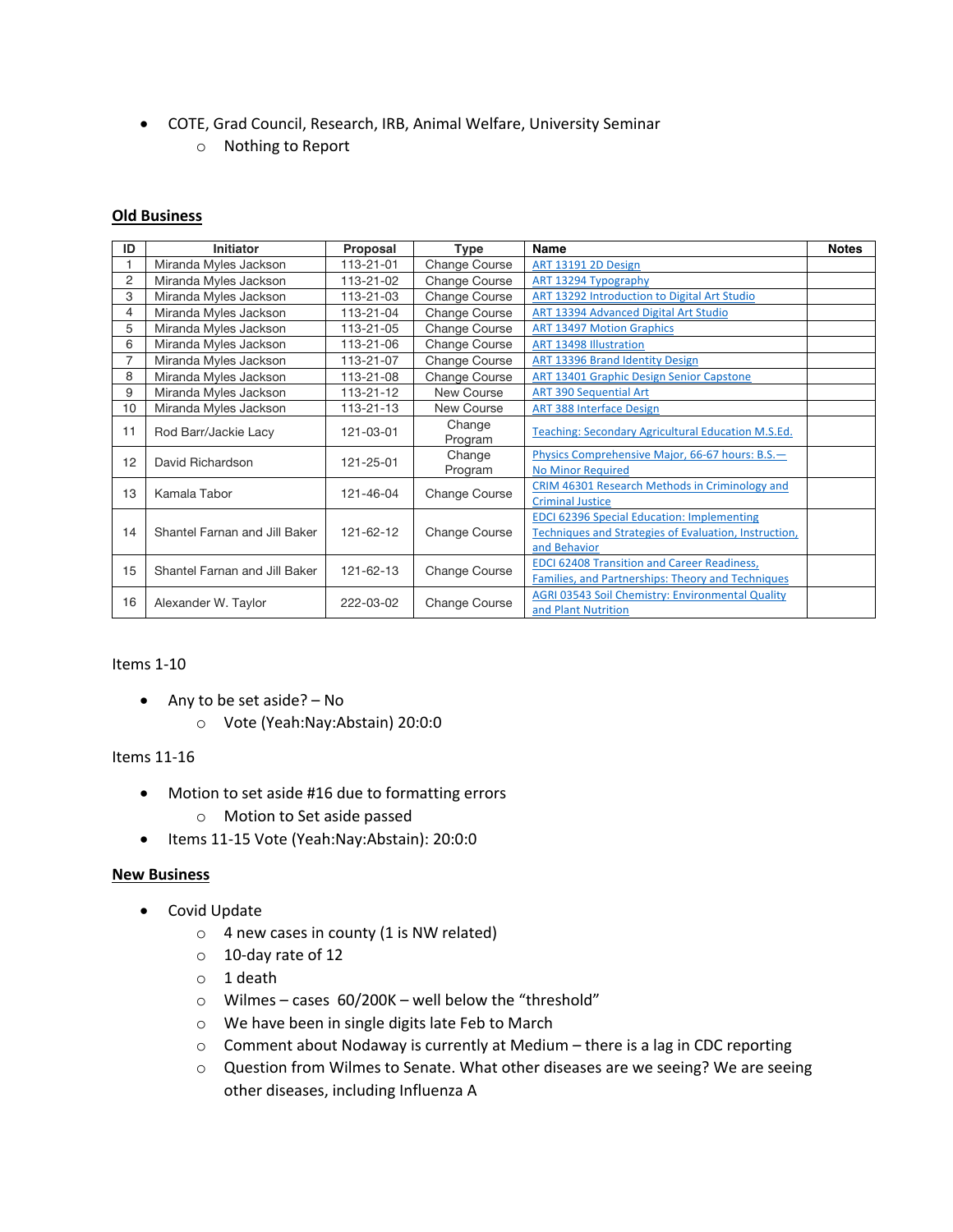- Faculty Senate Elections
	- o We have all At-Large and Alternates filled
	- o We have at least one candidate for every position **except Parliamentarian**
		- President Elect Rhonda Beemer
		- Secretary Robert Bergland
	- o We are still waiting on elections for the following departments
		- Fine and Performing Arts
		- Language, Literature and Writing
		- Computer Science
		- Known Departmental Elections
			- Humanities and Social Sciences Devlin Scofield
			- Agricultural Science Mike Miller
	- o Electees are:

| At-Large                        |                    |
|---------------------------------|--------------------|
| Name                            | Agreed?<br>Yea/Nay |
| C of A&S (3)                    |                    |
| Elyssa Ford                     | Yea                |
| <b>Brett Chloupek</b>           | Yea                |
| <b>Richard Black</b>            | Yea                |
| <b>Professional Schools (2)</b> |                    |
| Ajay Bandi                      | Yea                |
| Keely Cline                     | Yea                |
|                                 |                    |
| <b>Alternates</b>               |                    |
| C of A&S (2)                    |                    |
| Wayne Chandler                  | Yea                |
| Michael Bellamy                 | Yea                |
| <b>Professional Schools (3)</b> |                    |
| Sue Myllykangas                 | Yea                |
| Stephen Ludwig                  | Yea                |

William Daniel Gordon Yea

### **Items from the Floor**

• Dr. Wilcox would like to pass off the Distinguished Lecturer Series – need a co-chair for next year, and would eventually take it over

### **Closed Sessions**

### **Zoom Door Prizes and Adjournment**

Flowers in background

o Jennifer Wall